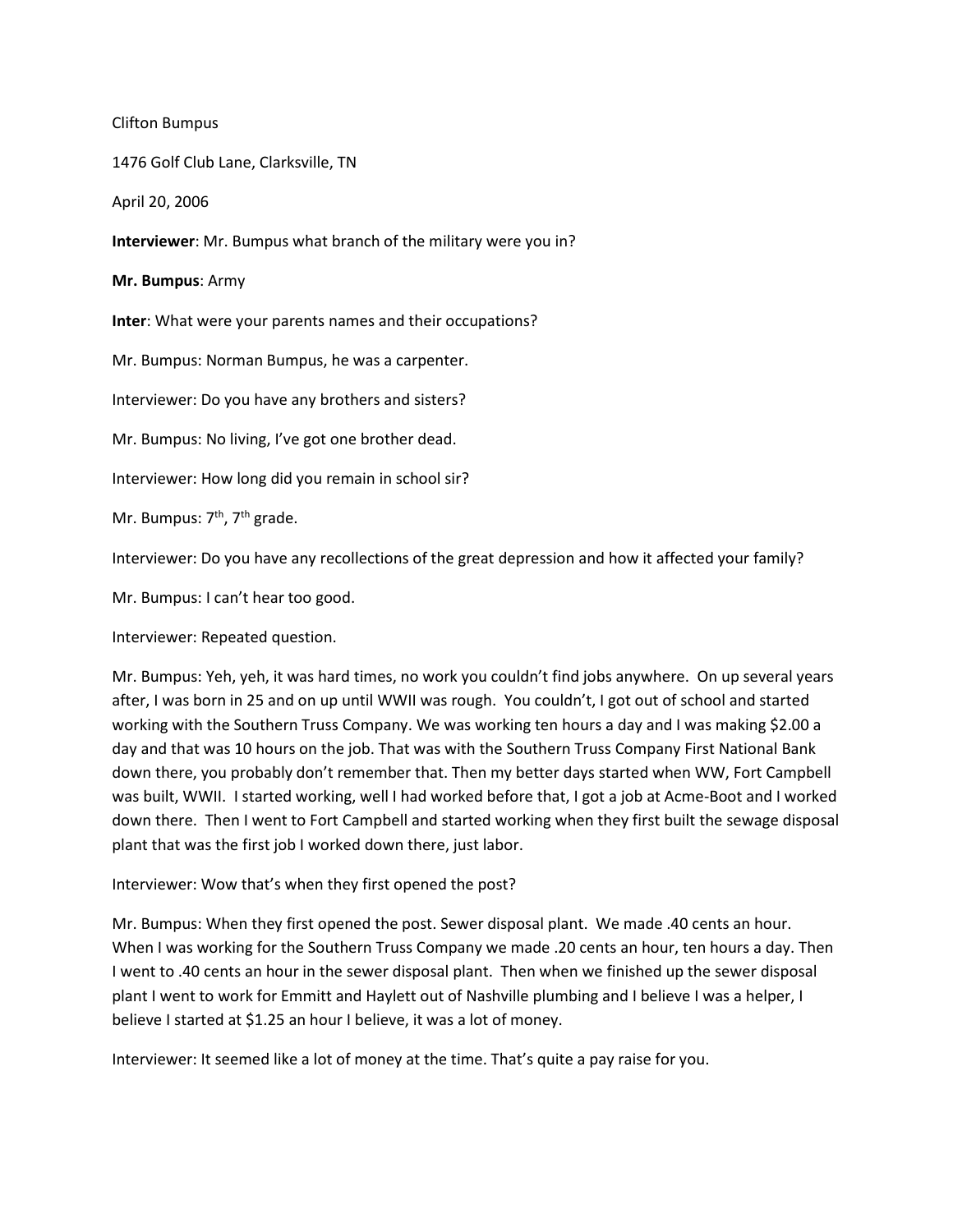Mr. Bumpus: I don't know I worked with them, that was we was right up on the water treatment plant. That's where Emmitt and Haylett first started building I mean, let's see what was the name of the contractor there, I can't think of it right now. Any now, Emmitt and Haylett was out of Nashville and they was doing the plumbing on these barracks. Then Nile E Earwood, they was a big contractor, they had a big section up above there at Fort Campbell. Nile E Earwood I didn't work for them but that was some of the companies that was in there, contractors. I worked for Emmitt and Haylett until the job was finished, they finished up this first section, the barracks, they had so many barracks then another contractor they had so many on up above it. Plum on up to the end of that hospital up there. After I left Emmitt and Haylett I worked with them until we finished the job then I went to work for a contractor, a contractor out of Arkansas, Borage Arkansas. And I worked with them, we was pouring concrete starting at the first gate going all the way around Fort Campbell and coming out I guess it was Tennessee, and all the way around and come out at Kentucky just below the Old A's Liquor Store there.

Interviewer: When did you receive your draft notice or did you volunteer?

Mr. Bumpus: No, I was drafted.

Interviewer: You were drafted, about when did you receive your notice?

Mr. Bumpus: Well I worked there and then I went, after we wound up at Fort Campbell, I stayed with this same company and went to, that might give you some more hours I can't think of all of it, Tullahoma, Northern Field Airbase, you know where that it?

Interviewer: Yes sir.

Mr. Bumpus: I went to Northern Field Airbase with this same company and we poured the runway at Northern Field Airbase.

Interviewer: Now, during all this time were you aware of, when did you first become aware of the probability that American might be going to war was it Pearl Harbor, was that the first indication you had that there was a problem or had you been following newspapers before that.

Mr. Bumpus: No, I didn't think about war back then, I was young. Pearl Harbor though when they bombed that I don't what year was that?

Interviewer: It was December 7, 1941. Do you remember how you felt when that happened the first time you heard about that or read about it?

Mr. Bumpus: No, I didn't think anything about going in the Army or nothing like that then. But I was drafted and I don't know what year I was drafted. Do you remember what year I was drafted Ruth? Why don't you let them look at this, then that won't make things so hard. That will tell you when I went in, this will tell you cause he can't remember. I remember more about WWII than I do a lot of this now, I mean the dates and everything on it. Cause over there now you don't forget that too quick.

Interviewer: Okay you went into the service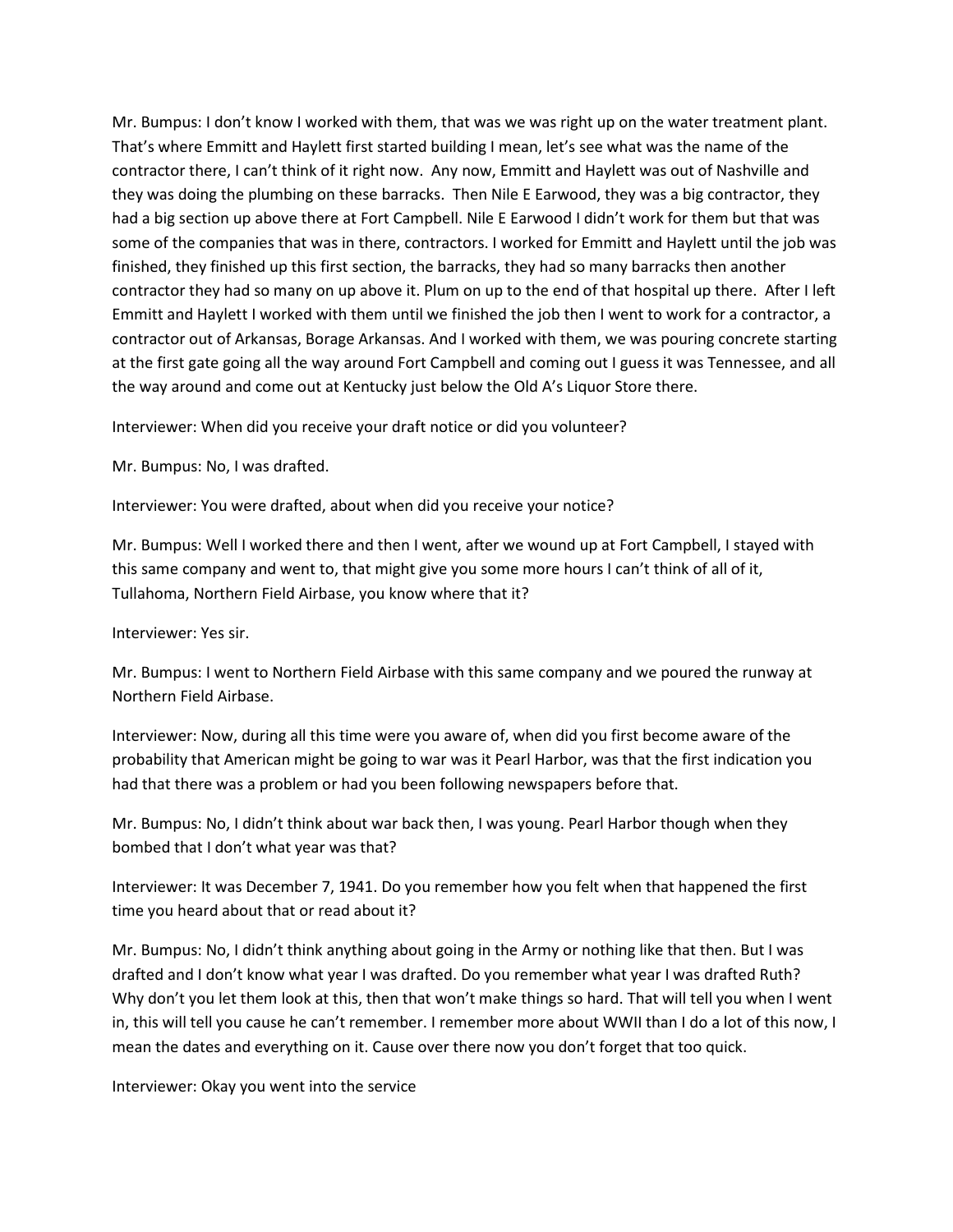Mr. Bumpus: After I left Acme, I was in the Acme shoe factory when I went in the service.

Interviewer: And you entered the service November of 1943. From there where did you do your basic training again?

Mr. Bumpus: I went in at Fort Orberthough, Georgia, and went from there to a staging area in Mississippi, Camp Shelby Mississippi. And I went from Camp Shelby Mississippi to Camp Arca, Texas and that's where I got my medical training in Camp Arca, Texas. Seventeen weeks basic is all I got. Then I left Camp Arca, Texas and went to Pennsylvania. I got nine days at home in route to Pennsylvania at a staging area there we didn't stay there but just a short time. Then I left there and went to Camp Shanks, NY. Then I got on a boat at Camp Shanks. After I got on the boat, we was on ship, convey, for thirteen days and we landed in South Hampton, England. Then we was in a staging area in South Hampton, England until, well I don't know how long we'd been there, not long, a short time. Then we got on a boat out of South Hampton and went across the channel in Normandy Beachhead.

## Interviewer: You were there at D-Day?

Mr. Bumpus: No, I was after D-Day. I went in, I guess what they call a replacement. In the medic after D-Day and whenever I went in to Beachhead, Normandy I was with the  $2^{nd}$  Division. They put me in the  $2^{nd}$ division.

## Interviewer: With the 23rd Infantry?

Mr. Bumpus: 23<sup>rd</sup> Infantry. I was attached to them, see I was company A medic and I attached, I was with the 2<sup>nd</sup> division company B 3<sup>rd</sup> platoon. I believe that was 23<sup>rd</sup> infantry regiment, I'm not for sure. When I went I was in company B and I went from Beachhead, Normandy we went on up through France. Seen several battle hills 901 and different hills through there I don't know all that. But I do know I went on up in. We was fighting side by side with the British Army. We was cut out the British cut us out at Saint Myth, Germany I mean France. Var, France the British cut us at Var, France. They call it release gap we had the German all rounded up in this valley and the British come in on our left and when they did they cut us out. Cause the other company, whoever was on the other side I don't know who was on the other side. When we all come in we was in the corner but they took us out. Then we went from there to Brass, France and we stayed at Brass, France that was in I don't know it was in the summer time, I don't know. I know when we was in Normandy and went on up through France blackberries were blooming when we went in then blackberries and you would notice the fruit trees. I wasn't easy to keep up with everything I mean dig fox holes I've dug as many as six or seven fox holes in one day.

## Interviewer: Did you ever see the German submarines at Brass?

Mr. Bumpus: At Brass, France? No, I seen everything at Brass around but the river, we was on one side of the river and I believe it was the 38<sup>th</sup> infantry was on the other side and we come in on the right. Now the airbase, we was right beside the airbase in Breast. Then we went on down to the castle in Breast, France and you could look down in the valley and the railroad station all the big railroad station and everything in Breast, France. And Breast was up on the other hill; we never did get all the way up into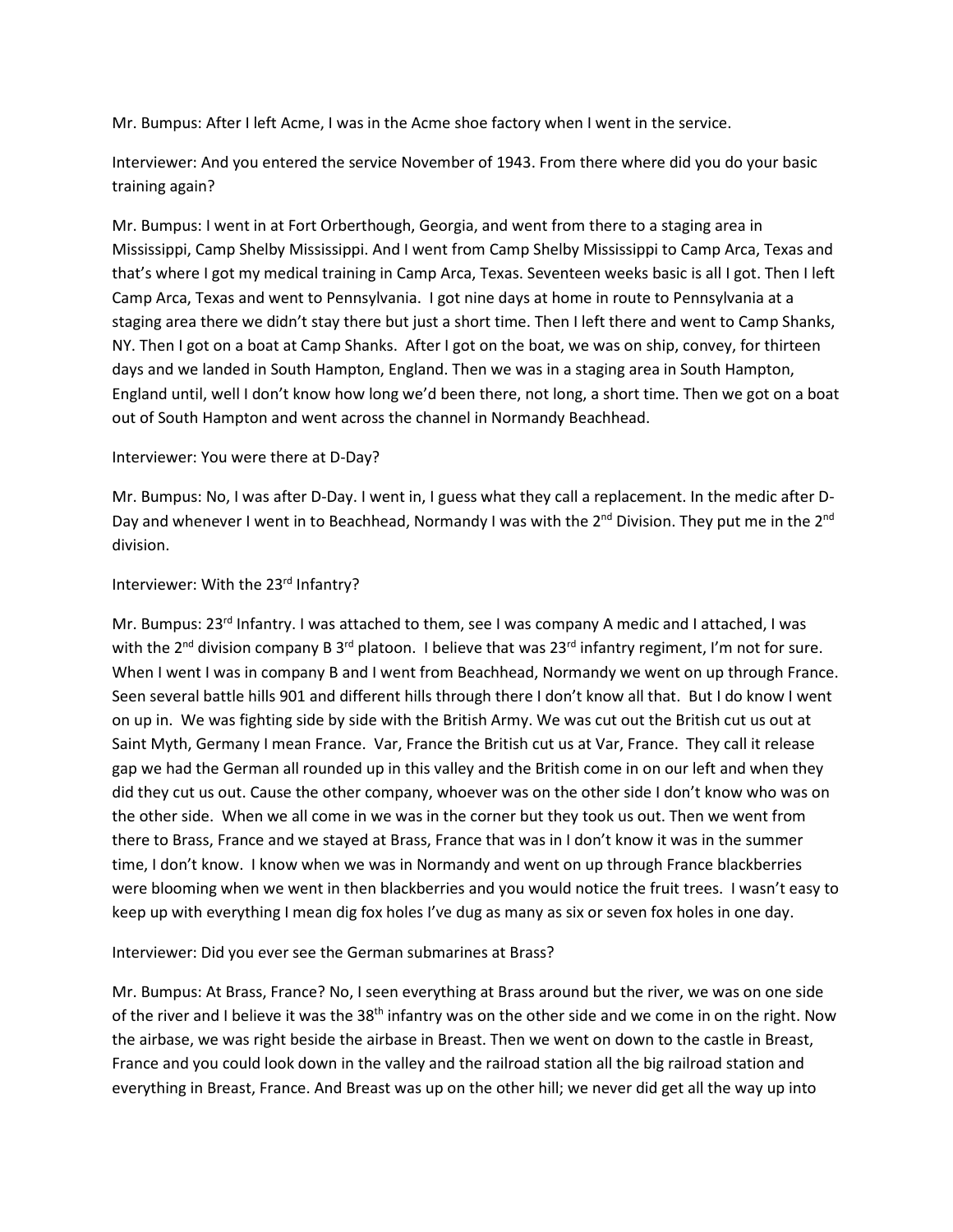the main town. We was, they had an underground hospital at Breast and we was in the railroad station at Breast. We a lieutenant get killed in Breast, France and I don't know how many men, a lot of them. Then when the war was over another thing that stood out a lot with me was this big castle tower it still has all the guns and everything like it was before we captured it. The Germans didn't bother it and we didn't bother it. Everything that was in that castle stayed in there. I went through it all over it before the war was over in Breast. And that big hospital ship out in the bay we could see it going and just circling around it would go up and come back, go up and come back. That was while we were moving into Breast on this side of the river. We went on into and when we got below this castle down below that railroad yard we went plum on into pretty close to the front, the ocean front there but we never did get out to the front or anything to the ocean when the war was over, when they give up. They give up just drove coming out of there then.

Interviewer: Mr. Bumpus what was your recollection about the way the Germans did they respect the Red Cross you wore as a medic? Did they obey the Geneva Convention as far as not shooting at medics or giving decent treatment to the wounded and medical personnel?

Mr. Bumpus: I went through a lot of it, I had the helmet and medical bag with crosses on it and I was shot at. I was shot at by the Germans but I don't know, I never got hit I got hit with the scrap metal I didn't get hit with the bullet and they could have been shooting at, they was just bullets that hit the ground. I was a little bearer when I first went in and then B company lost a company aid man and they put me from little bearer up to company aid man and after I got to be while I was little bearer that's when they shot at us. That was at Bear, France I know we picked up several of our men that got hit that got on the down inside of the German lines I mean the Germans were right close and they shot at us coming out of there but nobody was hit. Now whether they was just trying to scare us or, but I have been shot at with a Red Cross bag and helmet and everything but I didn't get hit cause I can't say they was shooting at me. I never saw a medic of course I didn't see a lot of medics outside of B company in the  $3<sup>rd</sup>$  platoon. They could have been shooting at me it didn't make you feel good anytime bullets, artillery hit the ground you was ready to go to a hole.

Interviewer: Mr. Bumpus where were you and what were the circumstances when you were captured?

Mr. Bumpus: Well that's another, when we left Breast, see Paris was an open city, and when we left through Breast after we left Breast we was on they put us on a train and carried us through Breast, France into Belgium then we went in behind and I don't remember the Army was in front of us, I know that 99<sup>th</sup> was in front of us when we got captured but I don't know what company was hold on the Siegfried line but Patton had gone through the Siegfried line while we was at Breast and captured several pillboxes and had run out of gas, we had eight tanks sitting down in the valley when we went through the obstacles and all on the Siegfried line and got into the pillboxes we was walking and dug in around this pillbox and saved the headquarters and everything in the pillbox. While we was on in this I may be going to slow for ya'll. *Interviewers*: No, your fine. *Mr. Bumpus*: While we was in this pillbox one pillbox was all we was in course there was one over here and another over here and the Siegfried line one but we'd done crashed it and went through, Patton had before we got in there then they moved him, Patton's outfit to the right of us which I guess would have been Northeast or something I don't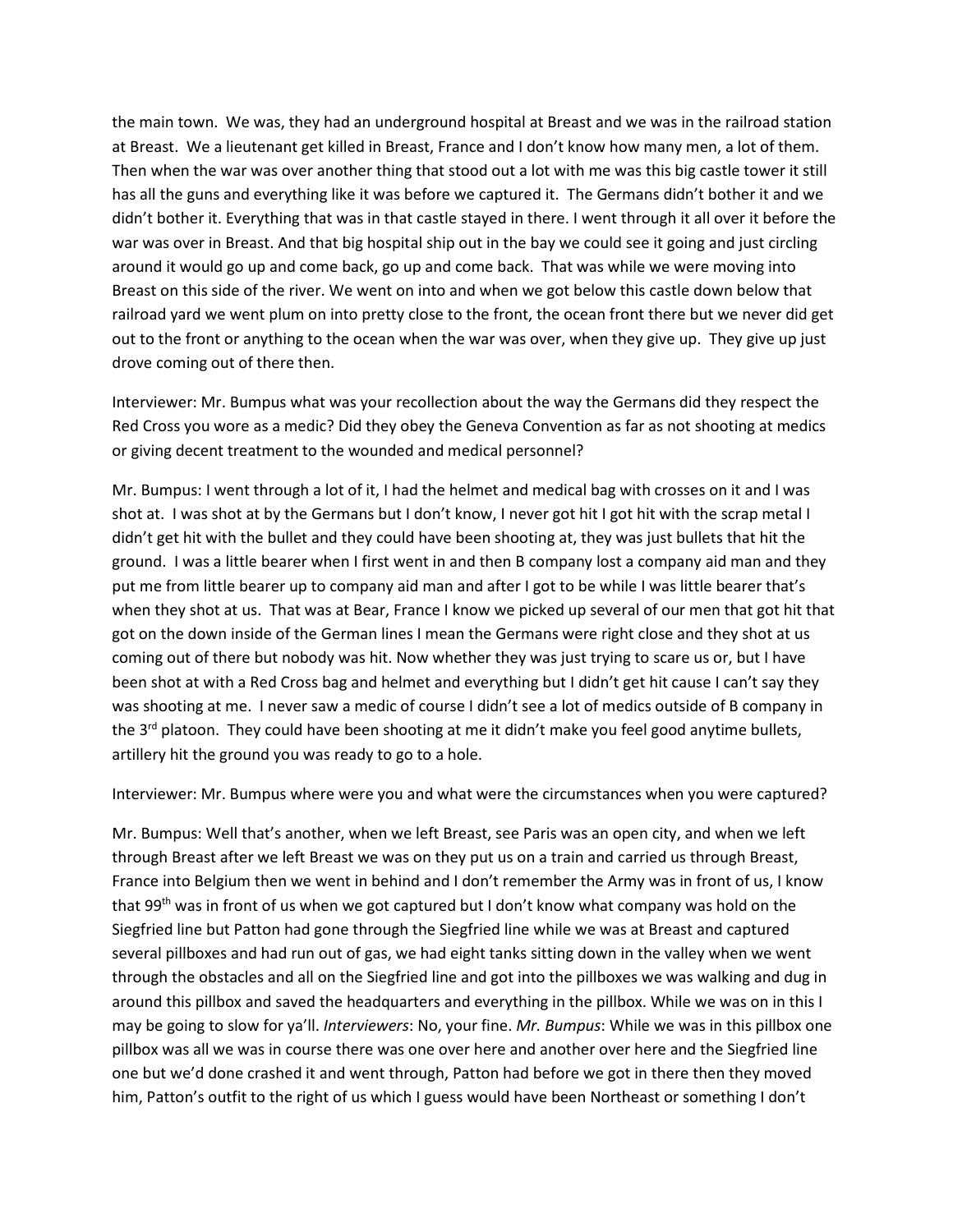know which way they went. While we was in this pillbox we stayed there in a holding position cause I tanks were sitting out there but we couldn't get to them. They had them all zeroed in. There were Patton's people left them and then they moved them and we come in and took their positions and we stayed in these pillboxes up to I believe it was October and we got our first snow in October I believe I'm pretty sure then we moved back they moved us back in this forest I don't know whether it was the Black Forest or what it was but we moved back off the Siegfried line just a short distance behind these pillboxes and the Siegfried line and the engineers built dugout in this forest and covered them with a pine box and there would be a platoon here and a platoon over there and headquarters and the medic and everything and we was in a holding position we just had guards out across the front line there. And they called us in a holding position well while we was in this holding position the Germans wasn't attacking and we wasn't attacking. Lieutenant Crane first lieutenant was the company platoon leader, sergeant Black was the platoon sergeant and Lieutenant Crane asked me to come up to me and asked me would you like to go to Paris, France? I said well anybody would be crazy if they did want to go to Paris.

Interviewer: Did anybody ever turn that offer down to your knowledge?

Mr. Bumpus: No. And he said well said you are the oldest man in the company you've been out here I was the youngest one in there I was still in my 20s. He said you are the youngest man in the company and said we are going to send two, we can send two men two of our men out of this company to Paris, France for 72 hours. I said well I hadn't got a whole lot of money I said I'll go he said every things paid, your hotel, every things paid. Said all you do it go for 72 hours do anything you want to do and the truck will pick you up and bring you back. Well I went back to Paris, France for 72 hours from this dugout front we was in. When I got ready, TD was a little sergeant in the raid station and me and him went back together we was the two was the oldest in the company. We got back to Paris and we had a ball. And in the morning we get ready the trucks they told us the trucks would be sitting here if you don't get your gear and get on the trucks we won't wait, they won't wait for you. So this little sergeant TD he said you may not want this I don't know he said you get my bag and pack and bring it down to the truck and said I'll be back. He had found him a girlfriend and he took off.

Interviewer: This is part of history sir.

Mr. Bumpus: I got packed, checked out of the hotel man they fed us like kings just anything we wanted to eat in that hotel was fine.

Interviewer: This hotel I mean was a really nice hotel?

Mr. Bumpus: Yes

Interviewer: With all the food you could ask for?

Mr. Bumpus: Yes, anything you wanted you just order it. For 72 hours. You could look out the window and the Eiffel Tower you could see them you was up high enough you could see all that. And we was free on the street you could go anywhere you want to, we was just free people.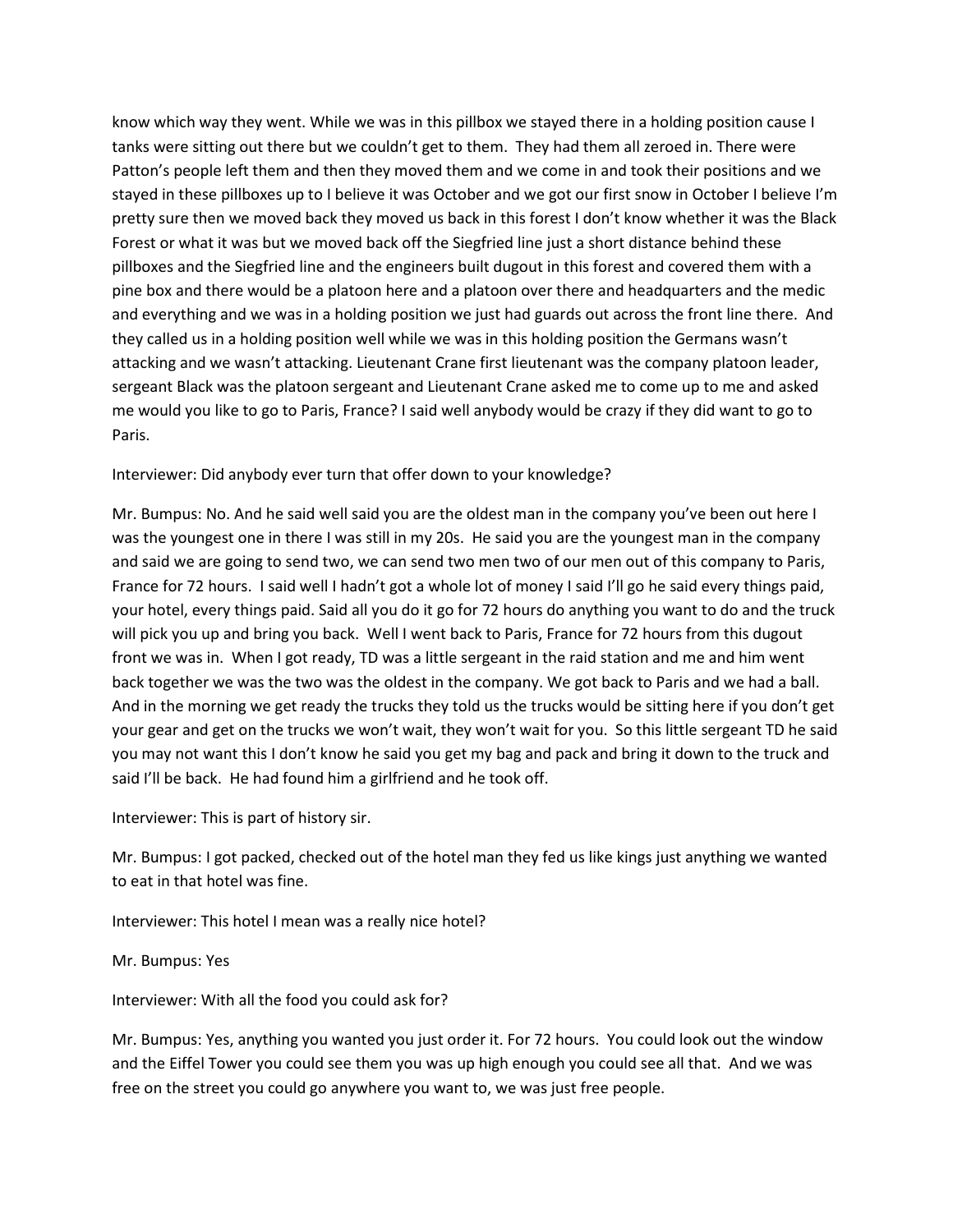Interviewer: I imagine you didn't sleep a lot I imagine you wanted to maximize your time.

Mr. Bumpus: Oh yes, we lived it up. You could buy drinks or whatever you wanted and the morning when we got ready to leave TD said I'll be right back, he had found him a girlfriend, he said I'll be right back you put my bag my duffle bag and pack on the truck and I'll be right back. I said okay. When we got ready to go he wasn't there and I never seen him no more I don't know what happened. But I wished several times I would have stayed with him. When I got back what I thought would be in the Forest we were sleeping in a pine grove right beside the highway and in this highway that went in where they had these bunkers and all was made out of pine logs, they had made a road the engineers had made a road out of it about five or ten miles and when we moved back that night when I got back and got off of this truck I throwed his bags off and mine too and when I got off that truck lieutenant Crane said you just give me a sleeping bag we didn't even have sleeping bags. I said where are we going to sleep and he said right there under that pine tree. And we had got orders, he had got orders to move back and get beside of that road and sometime in the night we got on the trucks and went from there to Bastion.

Interviewer: Now when you were headed to Bastion was this in support of by this time had the battle of the Bulge started?

Mr. Bumpus: Oh yeh, that had happened while I was in that had happened in the 72 hours while I was in Paris. I didn't know a thing about what had happened or nothing. You didn't nobody know nothing see they wouldn't tell you nothing. I said what why are we moving he said we are in core reserve and said they are putting us behind the 99<sup>th</sup> division right at the Siegfried line was right in front of us and when we got up to Bastion and Alsenborn, Germany I believe was a little town right outside of Bastion. We went out In the open field there and we was supposed to be behind the 99<sup>th</sup> division and the fox holes and all was there but there wasn't nobody in front of us I mean in that whole when snow and water and we went in at night and hid in the foxholes and there was another town over in front of us and we could see people moving around and everything and we thought well we must be in good shape and officers and everything was in the little town right beside I guess Alsenborn I didn't know a whole lot about that and we stayed in the fox holes that night and the next morning man they throwed everything they had at us didn't they and the ground, the snow was on the ground and the ground was soft about like our 105s and it hit the ground and just throwed dirt everywhere they would go on the ground but they wouldn't go off. There wasn't no explosion and we had them sitting just a short distance from our fox hole so lieutenant Crane pulled us out we stayed in there all day and just before dark he pulled us out into this town and we just went in and that's one of the fronts that they had hit on first and that night we fought all night. I was a medic and I was helping a BAR gunner with his ammunition which was against the rules but it was either live with a cut or live or die then and we the Jeep they had a 75 mm that's on wheels and they had it hooked behind their Jeep or something to pull it and it was set up right above us and they come down that night and lieutenant Crane tried to put me on the Jeep and told me said you've got to have some supplies, he knew what was going on but I didn't. I said aw I've got plenty and he wanted me to get on this Jeep with these two boys on that 75 mm was shooting that 75 mm to go back and all that firing and everything going on I didn't want to take a chance going back. But I might have been better off if I'd have went back with them. Cause we fired I helped this BAR gunner we got this machine gun off of the 50 caliber machine gun off of this tank they had it left when they moved out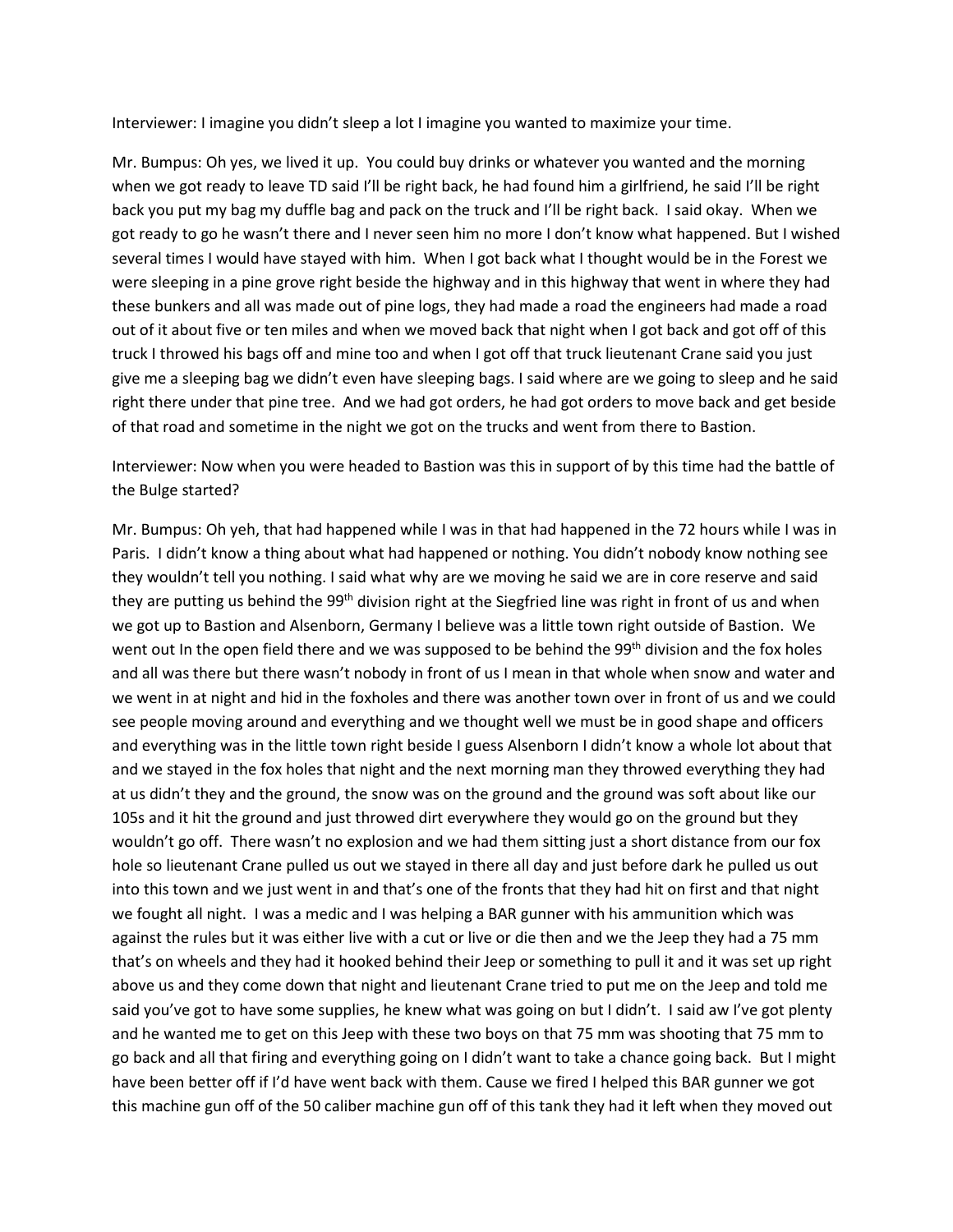of tank position they left a 50 caliber machine gun and three or four big belts of ammunition. So we set that thing up in the street and the Germans was coming down the street and I'd feed the belt and he'd pull the trigger and we was laying them down there tanks it set several buildings on fire and we could see up the street and we was shooting up the street. We run out of ammunition, everybody was out of ammunition so I don't know whether we killed enough that they didn't move down on us or what but the next morning day light me and the one that was operating the machine gun BAR gunny we was down in a basement and he went out to check and see what was going on. And we hadn't slept not all night and he said we're surrounded. They are coming in from everywhere so he whenever we got out I had a P38 German handgun that I carried in my medical bag which was strictly against the law, there wasn't no laws out there then and I he said you take that gun out of your medical bag and do something with it, we are going to have to give up. And I there was some old mattresses in the basement where we was at and I throwed them under that mattress and me and the BAR gunner went out on the street and they was coming up the side street where we was at and that's when I got captured. This little old German about I don't know I guess he was a German he was short. And he was right up in my face and I just had my hands down and he had something like a 45 just pointing it up back and forth in front of my face like that and the BAR gunner told him he wants you to put your hands on top of your head and I put my hands up and he said alright and marched us on up the hill. Lieutenant got hit in a house they carried me in a house and the lieutenant they had throwed a grenade in the house he was in there and knocked one of his eyes out really butchered him up but they wouldn't let me do much I bandaged him up and they took me on down the street and put me in a basement and before they put me in the basement that day that was first thing in the morning they had us all in I guess it was the headquarters or something cause there was several German that talked to us and all in there and I remember that this one German he was dressed different from the others they had me in a room and the was talking to everybody and he was sitting down beside of the wall and I asked then well what do you think this war's going to do I didn't know what was happening, he didn't either. But he said well said before that though I was talking to him, he was speaking he could speak as good a English as I could or better, I said how did you learn to speak English American English like you do? He said I was going to school over there when the war started. He said I went to two or three different colleges in this country and when I got back over here they put me in the Army.

Interviewer: What type of uniform was he dressed in? What type of uniform was he dressed in sir?

Mr. Bumpus: He had a darker you know the gray the regular Germans used but he was in a darker green or something I don't know what he was that's the only one I ever seen like that. But he could speak good English. And I asked him I said what do you think the wars going to do and he said well they tell us we are going to eat Christmas dinner in Paris and that was the 18<sup>th</sup> of December.

Interviewer: Do you remember how you were transported back to the POW camp?

Mr. Bumpus: Yeh.

Interviewer: How did that happen?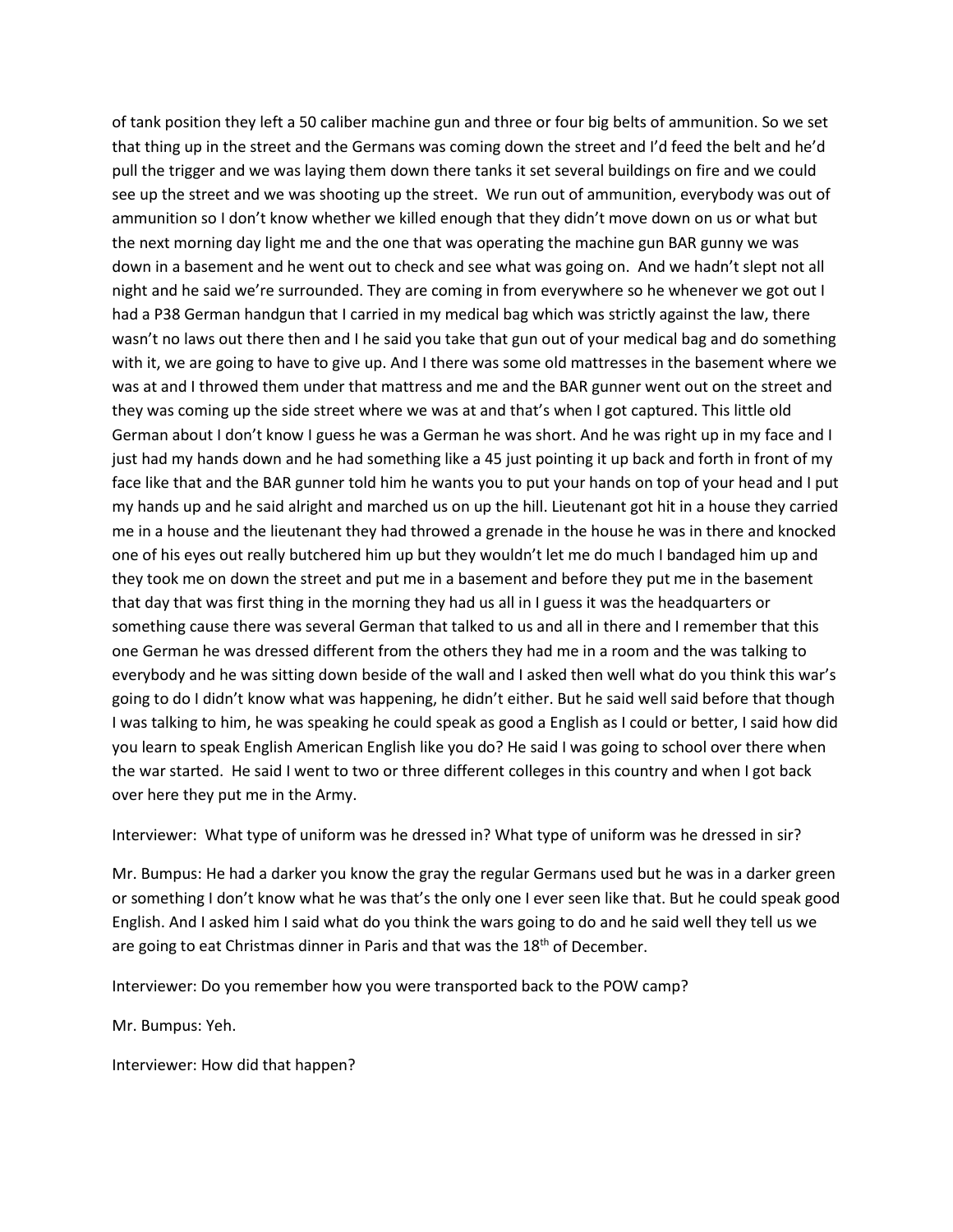Mr. Bumpus: We walked for about five or four or five days they'd out us up at night but we marched back for four or five days then they out us on a train I guess with them box cars and carried us across Rhine River. I figured it was Rhine River I don't know we was going into Hammelburg, Germany sallied 13C and that's the only river the Rhine was the river that I think it could have been.

Interviewer: Do you remember when you were on the train was the train ever attacked by any aircraft or anything like that?

Mr. Bumpus: No, they put us on that train late one evening and the box car and we moved at night when we got into a mountain section, Hammelburg was in a mountain section and we down in the valley the train pulled into the station and we got off the train and that was all I didn't see nothing in that boxcar from where they put us on until we got off.

Interviewer: How cold was it in that boxcar and did you have blankets or proper winter clothing or anything?

Mr. Bumpus: Well when we got captured they took we had we was dressed we had five buckle harvicks over our combat boots and we had tank overalls like tankers wore and ODs under that and we had that OD jacket and then a field jacket over that. And an overcoat and whenever we got captured they left us with a we could get our five buckle harvicks or shoes so I kept my shoes they took all of our clothes except one set of ODs and either your five buckle harvicks or shoes and I kept my shoes whenever they got through I had my underwear, overcoat and a shirt OD shirt they left your shirt and pants OD shirt and pants. And I had my overcoat I kept it cause I figured I'd be warm. A lot of them kept their field jacket cause it would be lighter to march in but if I hadn't kept my overcoat I would have froze to death.

Interviewer: Do you remember what happened when you arrived at the POW camp?

Mr. Bumpus: Remember what.

Interviewer: What did the Germans do when you first arrived at the POW camp?

Mr. Bumpus: When we got into this station they count you every time you turned around and they lined you up outside the boxcar and we had some artillery behind us and there was some black soldiers in this artillery, I don't know what outfit it was but they had captured them with us and these Germans whenever we got off of that train there was a lot it charcoal, they had been hauling charcoal just throwed it in the box car and some of these prisoners like me I didn't get in there I was in another one but there was some of them they were just as black riding in that boxcar as a lump of charcoal. Charcoal they would rub it, the white they was in with the black, and when they come off they found one or two of them black people and it just tore them up them Germans they didn't know what the heck cause that charcoal you couldn't tell a white from a black and they'd dig in that snow and rub their face and if he was black under that charcoal they would put him out to the side. Then they'd get another one we like to froze by the time standing out there before we even got away from the train.

Interviewer: Now they separated the black soldiers from the white soldiers?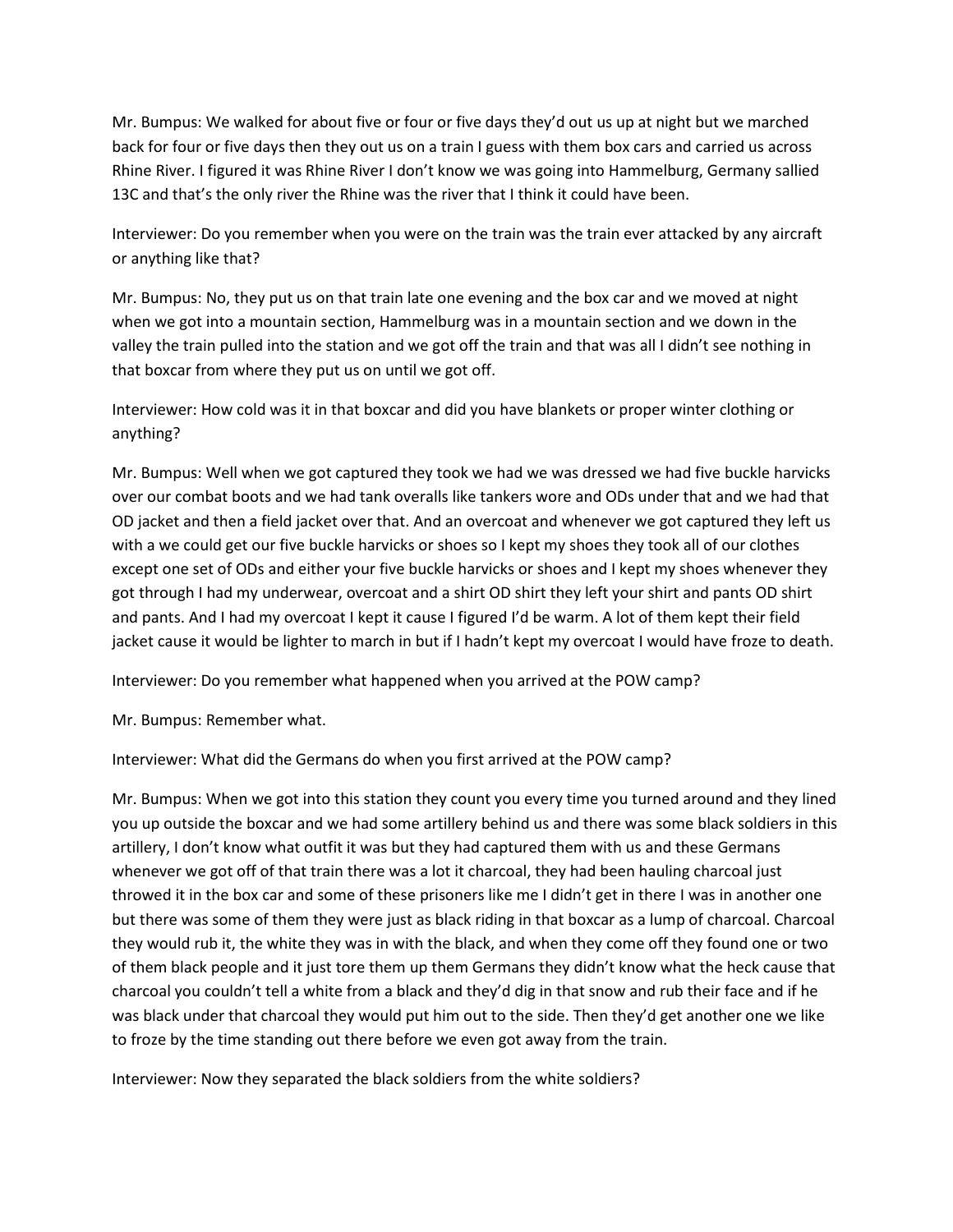Mr. Bumpus: Yeh, we never did see them no more.

Interviewer: You never saw them again? Had no idea what happened to them.

Mr. Bumpus: Don't know what happened to them, that was the last time I seen them. But I do know before we got captured we had a black artillery platoon company behind us. If I'm talking too much. *Interviewers:* No, not at all. *Mr. Bumpus*: That's just what I can remember now but that was kindly a funny thing there cause we never seen them no more and we always wondered what they done with them black people. They didn't go to their camp at all.

Interviewer: Can you describe the German soldiers in the POW camp?

Mr. Bumpus: They was older soldiers. I know the one that was over our barracks in the daytime now that was the one that come inside of the camp and all he was he had one eye out his head was all shot up had been all shot up I guess early in the war and one of his arms was booggerd up. That was about the only one I really they was good they was alright, they didn't give you no trouble.

Interviewer: Did you receive mail in the camp on a regular basis?

Mr. Bumpus: No, no mail.

Interviewer: No Red Cross packages?

Mr. Bumpus: No. No Red Cross packages no nothing. We got three a canteen and a half of parched barley coffee for breakfast. We got a eighth of a loaf, I mean for lunch that was for breakfast. We got three or four Irish potatoes about like that for lunch. And we got an eighth of a loaf of bread for supper. That's a German bread about that long and they made cut it in eight pieces.

Interviewer: You said it was barley Coffee?

Mr. Bumpus: Parched barley coffee. Brown it that's what they called it parched barley coffee. An eighth of a canteen half full and we'd get three or four maybe four Irish potatoes for dinner with the peeling on them.

Interviewer: Did it taste anything like coffee at all?

Mr. Bumpus: No. For supper we got that eighth of a loaf of bread. That was the menu for from the  $18<sup>th</sup>$ of December to the  $7<sup>th</sup>$  of April. No, we had no blankets our beds were bunks and a plywood half inch plywood barrack. We had a war morning heater like they used to use out here at Fort Campbell out here them old big round heater. We got one water bucket them ole sink buckets one water bucket of coal, charcoal, one time in the entire time we was in there.

Interviewer: How were you treated?

Mr. Bumpus: Far as no food no water no bath I didn't get no mistreating some of the others may have.

Interviewer: Were you only there with other Americans or were their British?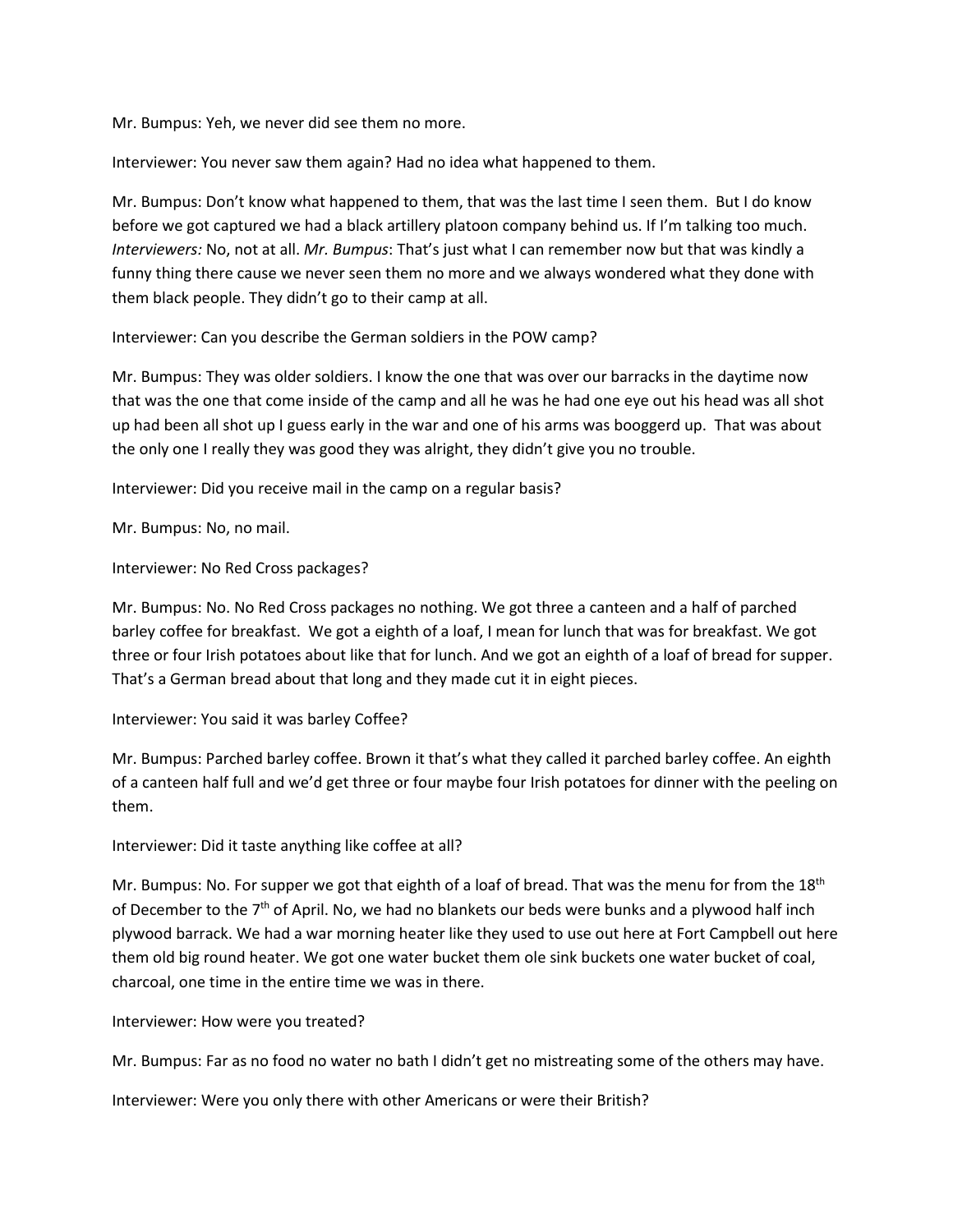Mr. Bumpus: No we had we had they wasn't in our barracks I didn't have any in my barracks but some of them had the Polls they had the British they had the I did have one that saved my life was a Australian. He ole Austria I liked to died, that's getting a little further along in the story but, they was going to give us. Let me go like I was going. Let's see let's see what was we talking about? The heat, heat two buckets of charcoal that's all we had all winter we had one blanket tore half in two and my overcoat some of them had their field jacket and that one blanket that was all heat I mean sleeping in a straw mattress shavings in a burlap bag for your mattress and bunk beds with straps across your bed bottom. That was no baths we got one bath. The water was outside you had one spicket sticking up and you had a trench for your bathroom with a pole on it, you'd go out there if you ever eat enough if you got enough to go that pole across there and water just one spicket in the corner of the barracks I mean the compound. Let' s see there was I believe there was four barracks in barbwire outside and then there would be another one below that. They didn't put too many of us together. And no bath I got one bath and that was in March but what had happened there Patton's son-in-law was in the same prison we was in but the officers had different quarters than we did and he was a coronel I believe a coronel and Patton had sent in a two company of tanks and one company of infantry to liberate us that was on about I guess the first of March middle of March or something and they got in fine and when they liberated the officers they had the two company tanks and the infantry two company infantry I believe and when they come in they liberated all of the officers and left us in prison. They didn't care they just wanted Patton's sonin-law. And when they started out the Germans had got work and they brought all that bunch back in and put them in the camp with us, all they liberated and all that had got out of there. Patton's son-inlaw, they had so many they moved us we was up on a hill and they moved us back down in the valley and put the officers and everything they'd captured then they'd made that break through where we was sleeping. And moved us back down in some empty ones, I don't know what they done with the empty ones but that's where they moved us. And on the way back down they give us a bath and they had this big about the size of that den or whatever but all around the wall they had a spicket, just one spicket sticking out with a nozzle on the end of it and we willed our clothes off outside of that, the snow there was still some on the ground it was melting we pulled out clothes off outside and then went inside of this building to these spickets I don't know I guess it was a shower for the Germans might have been I don't what it was for but they was gonna give us a bath. And we went in there and got under that thing all them spickets around there and they slammed the doors see and we thought then well this is it this is the gas chamber and everybody was just hit at the same time.

Interviewer: So you had already heard about the gas chamber?

Mr. Bumpus: Yeh, we knew all about that stuff.

Interviewer: When did you first hear rumors about gas chambers?

Mr. Bumpus: Oh we had heard that coming up through the lines and before we went over there about how they gassed them and everything in England and then on the front line we had heard all that stuff too. And when we went in this thing and we all gathered round no lights no nothing and all at once they turned that water on full force and it just hit everybody at the same time. Man you talking about ice water and they didn't leave it on just a minute then they shut it off.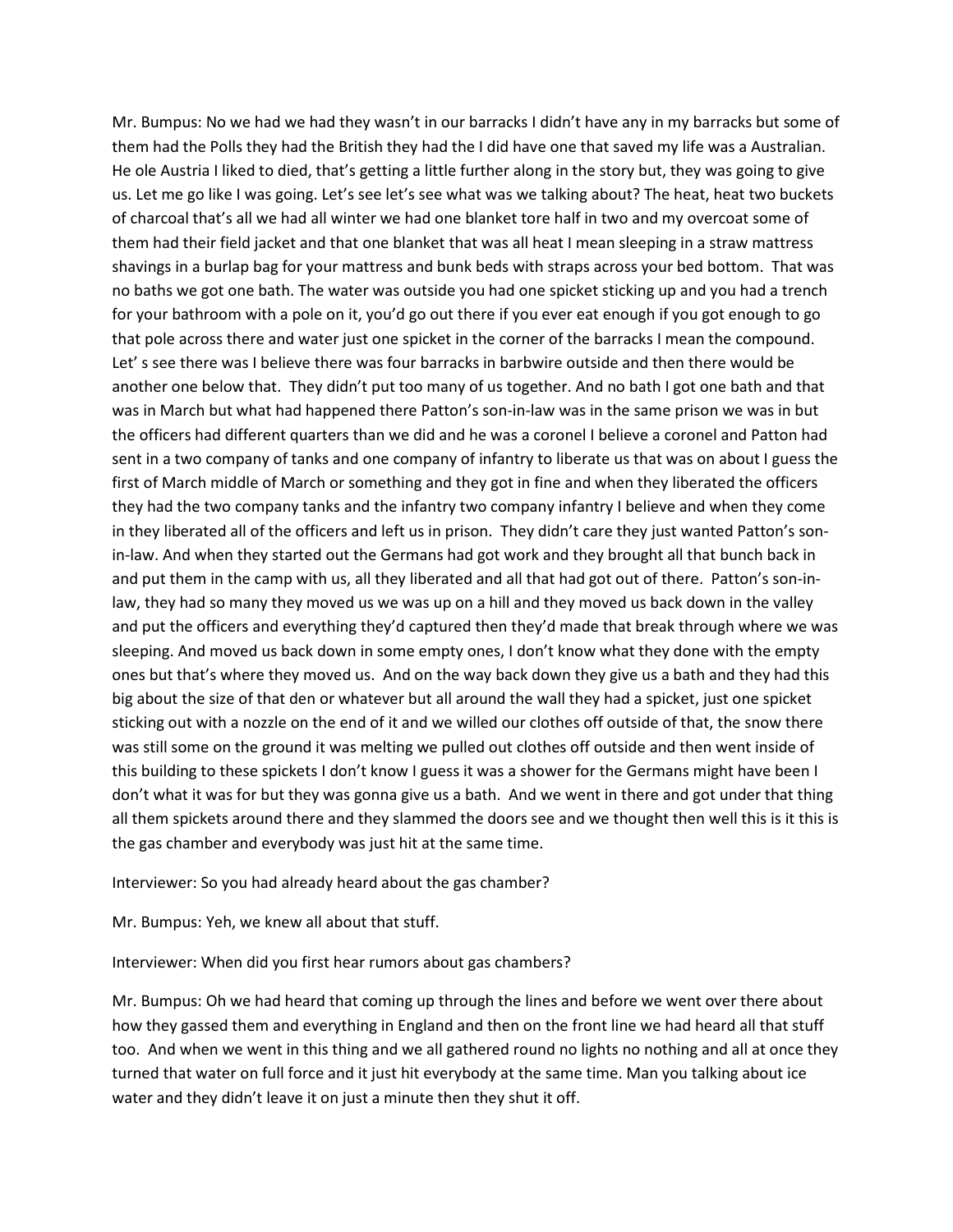Interviewer: Were you so shocked did you have soap or anything?

Mr. Bumpus: No soap, no towels or anything.

Interviewer: Just water?

Mr. Bumpus: Just that cold water. Just punishing us they were having a ball out there. They brought us back out and our clothes laying there in the snow. You had to pick them up and put them back on, same ones you'd been wearing for four months.

Interviewer: Well when they came in and got Patton's son-in-law how did that make you feel, what do you think of General Patton.

Well we really didn't know nothing about it until they had done gone out and captured them and brought them back in. Then the ones that was captured they brought them back into the prison then we found out what had happened them. Patton's son-in-law they brought him down under the hill before we got liberated and he was in the same barrack I was in. And after we went through that shower like that we well all the time that was going on the only time we could see anybody that could speak English was these inspectors I guess for the Red Cross whatever they was, they come around and we'd just got a back see and that was the first one we'd had. And these from Geneva I guess that's where they come from I don't know but they could talk to us speak English. They was all dressed up in suits. We got to talk to some of them, I did. Then they moved us out of there down in these other barracks that's when they brought Patton's son-in-law down in the barracks but I never did know what happened to him.

Interviewer: Before we continue on to the next phase, the German guards that you had were they at all brutal to the prisoners' or did they

Mr. Bumpus: Not in the one I was in now I don't know that one compound I was in they never did bother us at all. This one ole German he was the one taking care of us. But there was several medics in there with me. I don't know whether that had anything to do with it or not. But we did get to keep our medic just this little ole thing right here.

Interviewer: Geneva Convention cards.

Mr. Bumpus: That was the picture that was stuck on ole the little one you can't see it that went all the way through Germany. That was the only thing they didn't take that was the only thing we had left. I had a watch, a French watch, and they took it. They took everything that rings if you had rings they took rings and everything off of you.

Interviewer: Did they ever punish prisoners in the camps?

Mr. Bumpus: Not that I know of. Of course we didn't have a whole lot to be punished for you couldn't get out. Ice that think around the wall and fences.

Interviewer: So there was no way to escape?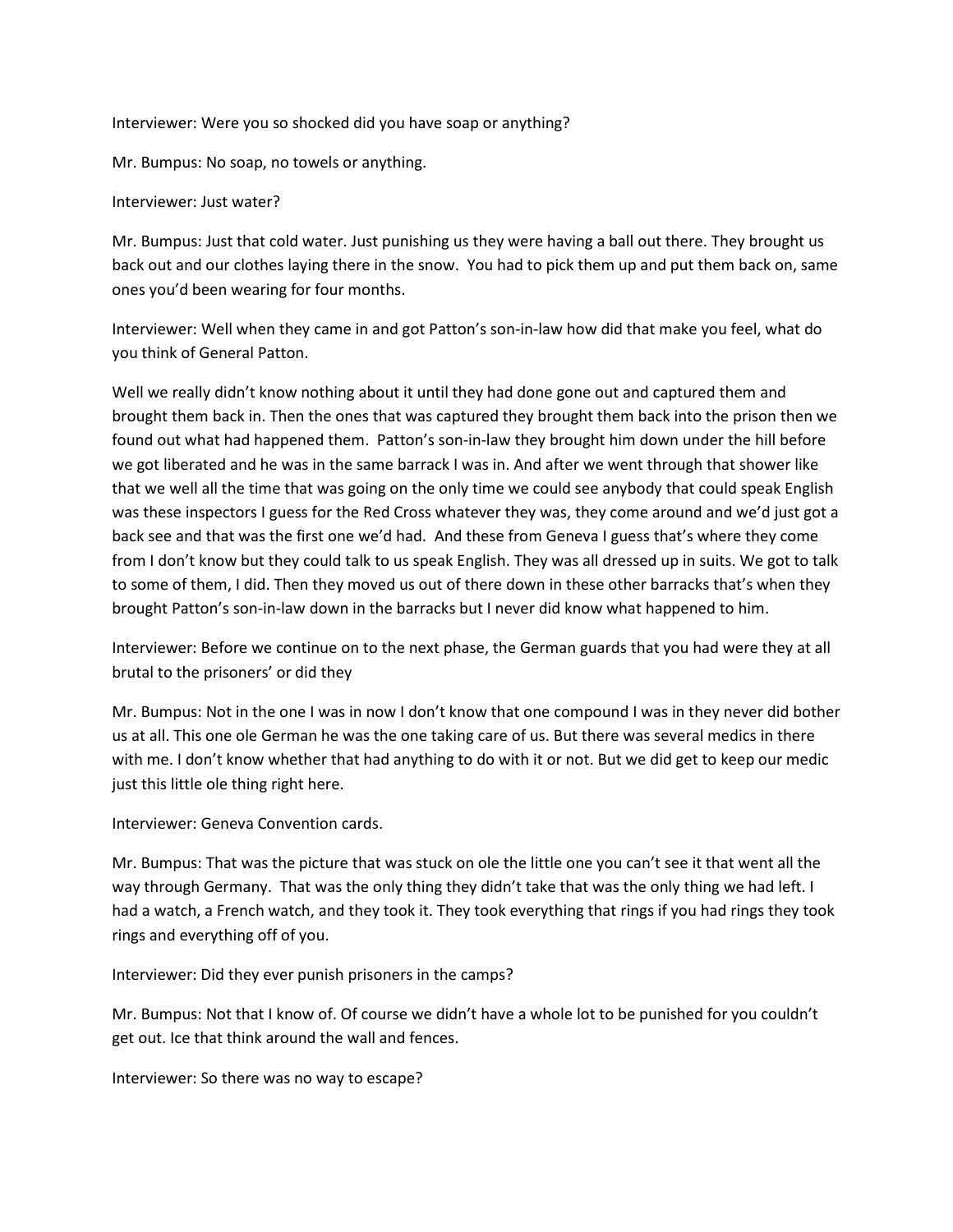Mr. Bumpus: No way to get out of that place. Up on top of a mountain too.

Interviewer: How did you acquire the things you needed in camp?

Mr. Bumpus: You didn't tell nobody wasn't nobody to talk to. You didn't get nothing. You just got what they give you and that's it. No, you didn't, it wasn't nothing.

Interviewer: Would it be fair to say that was the longest three and a half months of your life?

Mr. Bumpus: Oh yes, what are you talking about. It's unbelievable, and I don't know I liked to died and there was a lot of us did die but after I come out of this cold shower and of course I was young then I was younger and I had a overcoat on and I had kept my combat boots just regular shoes, combat shoes but I was younger that is the only thing I think that helped me more than anything. But after I took that shower and we got down under the hill at this other camp I blacked out for three days. And we had this ole guy from Austria and he had been there for several years, a long time, I don't know how long they'd been fighting but he had him one room he could speak German and all that stuff and he had him one room on the end of the barracks and he was kindly the overseer when I got sick for three days didn't eat nothing didn't drink nothing and my throat had swelled up just I had tonsillitis a lot back when I was younger and it just swelled up and I couldn't breathe. And this old Russian doctor carried me over to a little old window and wanted me to throw my head back and I done whatever he wanted me to do. And he took a rusty ice pick and jabbed both sides of I guess my tonsils or something in there and I spit up a teacup full of old blood and corruption and shit like that and I got better. No medicine no nothing but old Mac he carried me back in his room he had two cots and he put me on one of them cots and he had been there so long he knew how to get he had rice and evaporated milk and he'd fix me milk and feed me all that rice and I think that's one thing that saved me. Of course I was young and I seen them carry a lot of them out of there that wasn't young and they didn't make it. They had a coffin made like that and little at one end and big at the other. They would use it for everyone that died and carry them out and bury them.

Interviewer: How many POWs would you estimate died in the camp while you were there?

Mr. Bumpus: Well I seen several now that was just in the one barrack that I was in. There was about three other than that, that was about all we lost out of that one, all that I know of. I know there's one fellow, I don't know what his name was but he was an older man. And he had a pretty Sonic ring, I wasn't in the Sonic organization but he had a pretty ring and I got close to him and all and he still had that ring on when they carried him out of there. I have often wondered what happened to his ring when they got him out you know they didn't leave it on there.

Interviewer: Overall were you aware of the situation from the guards did they appear worried, did they appear to know the end was coming for Germany? Did they ever talk to the prisoners?

Mr. Bumpus: Nothing, you didn't talk to no guard. No radios we had one religious service and he was from England soldier. That's the only service we had. I've got my little testament they gave you when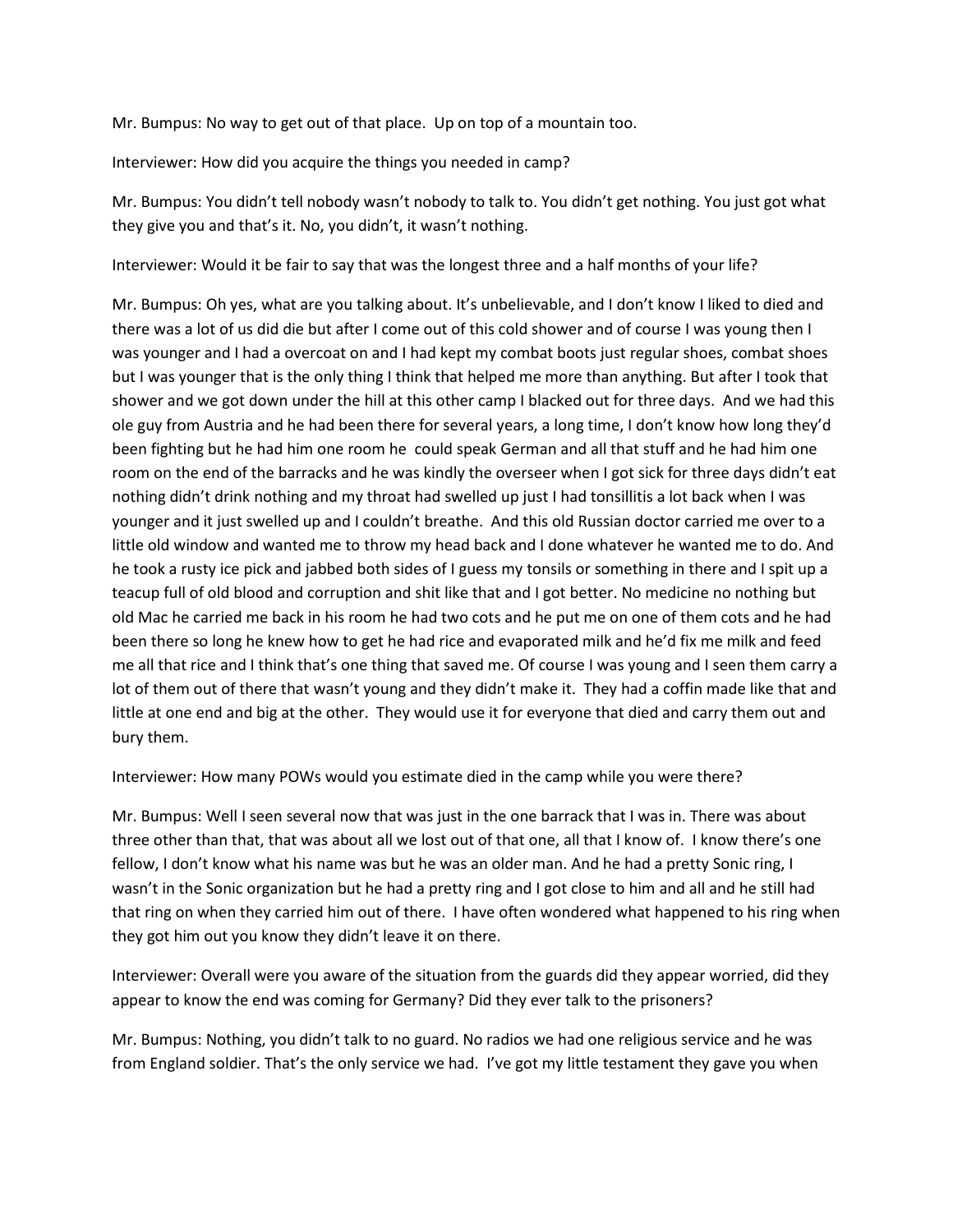you went in the Army they did leave you with that. And that one service was the only service we had while we was in there.

Interviewer: I have to ask this question. In the 1060s there was a television show about a POW camp did you ever see that at all did you ever watch that Hogan's Heroes?

Mr. Bumpus: I don't think so.

Interviewer: Because I was just wondering I think it was sty light 13, it was a comedy TV show I was just wondering based on what you were telling us it was nothing , nothing at all like that.

Mr. Bumpus: I don't think I've ever seen a POW movie since they come out. What I'm telling you is my true facts. What went on at other, I know there's bound to have been early part of the war was worse than what we was in. See then the war if they hadn't have made that one brake when they captured us if they had of made that they would have had a chance. But after they lost that that was all they had cause they had pulled the tanks, the one that attacked us was the SS Troopers in tanks and when we was marching back for two days we was marching beside of the SS Troopers coming in, they had pulled them out of Russia.

Interviewer: Now you said they were tiger tanks.

Mr. Bumpus: Then old SS Troopers special German.

Interviewer: What did you think the first time you saw a tiger tank compared to our Sherman's.

Mr. Bumpus: Well we went through Germany, France with our tanks riding them and everything else. Now our tanks was a whole lot better. Now their tanks was like the 88 artillery was fast and pretty accurate they could shoot at you with an 88 and before you could get in your fox hole it had done hit. You could hear it when they went off they just went to whistling and the next thing they had done hit the ground. But our artillery and tanks were so much better than the Germans the way I see it now, I guess they feel the same way about their self. They wasn't nothing to sneeze at they was good fighting equipment.

Interviewer: How did you feel about the German soldiers did you feel the same way about the German soldiers?

Mr. Bumpus: Fighting?

Interviewer: The men the German soldiers did you feel do you think they were good soldiers?

Mr. Bumpus: Well, I didn't think so. I think they had some soldiers German soldiers now we captured a lot of them and I couldn't speak German but we had a lieutenant that could and he would ask them questions and everything and while we was at Breast he had a bunch of them that give up course Breast, France was a pocket when we went in there they knew they couldn't go nowhere cause there was the ocean on one side and we was on the other. But they had when we captured a bunch of them and they was always wanting hotcakes, pancakes and coffee and they would just give up to come in, wanted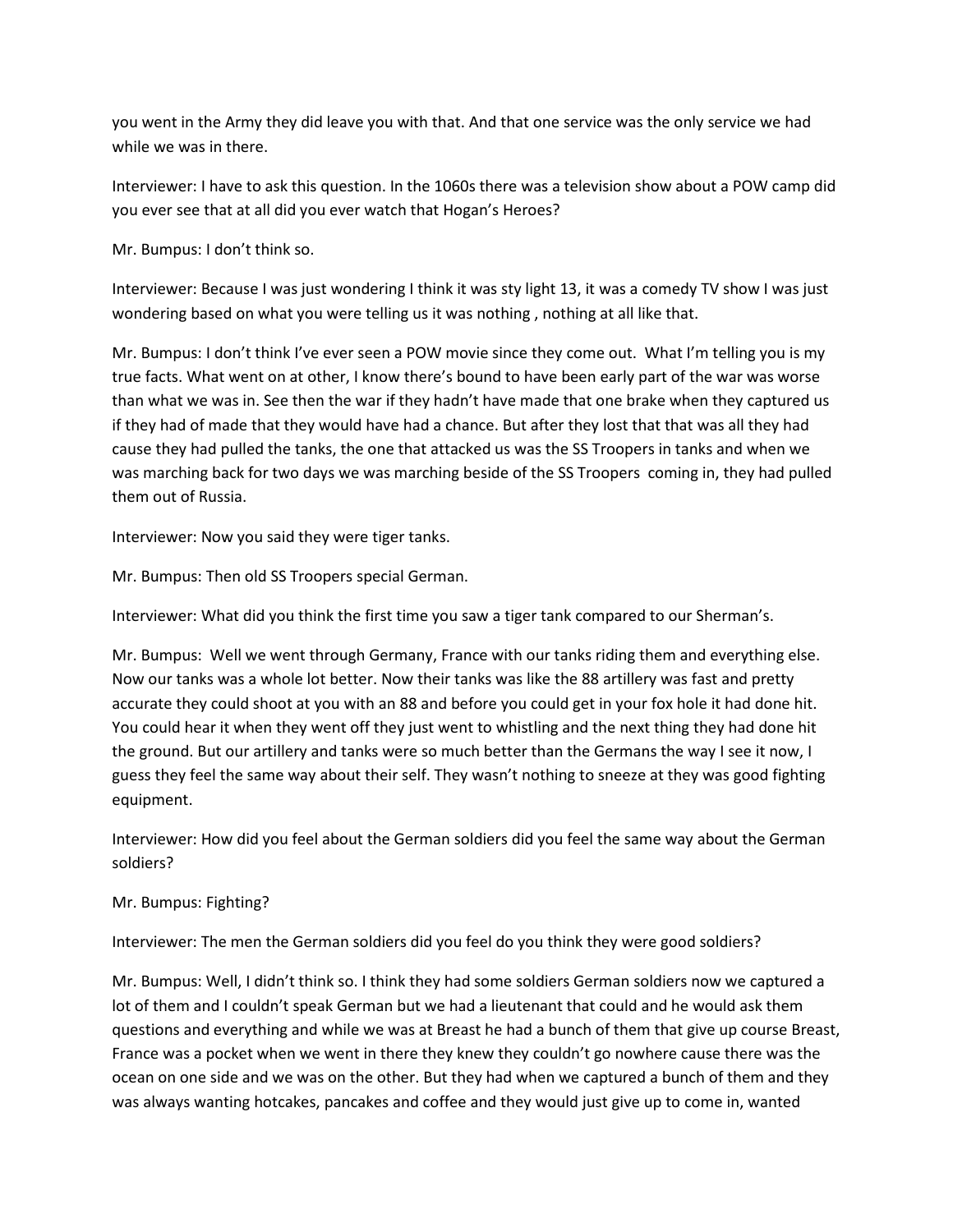something to eat. And when we got captured in the prison camp and all this old German that was over us there of course there was several different ones but this one we seemed like we got along with him better than anybody. But he got the bread he got a full loaf of bread and that was for a week I think that loaf of bread he got was his rations. They was hurting for food and no ammunition I know one night, they'd get you out in the middle of the night and try to count, they couldn't count and they'd go on up to about ten then they'd forget and have to go back and planes was going over bombing Berlin. We was close to, my mind I had a little light stroke and I have to think a little bit sometimes. It was on the right of our camp this big German town and they was going between that town and where we was at going into Berlin bombing. And these when they had us out there one night counting us, to keep you from sleeping I guess, but they wanted to know if these planes they were just going over to Berlin they wanted to know if we ran out of planes ole Wiser.

Interviewer: I want to get some of this stuff while we're talking on camera I want to get the POW tag and a few other things.

Mr. Bumpus: Let me quit talking and let you go.

Interviewer: No, no I just want to make sure we get some of this on camera here. This is pretty neat stuff.

Interviewer: Do you remember when you were liberated?

Mr. Bumpus: Oh yes.

Interviewer: Can you describe that?

Mr. Bumpus: 14<sup>th</sup> Armor used to be out of Fort Campbell they come through there mobilized. Seventh of April, we that war was it was the Germans knew it was over, we thought it was just about over. But they come through there mobilized. They run a half track up side the fence tore it down turned all of us loose. Germans they had done left but we didn't know.

Interviewer: All the Germans had already left?

Mr. Bumpus: Yeh, they left out that morning I guess.

Interviewer: Did they say anything to you when they left? Did they just leave? They didn't lock the gates or anything when they left.

Mr. Bumpus: No didn't find nobody around there when the American's come through. They was mobilized soldiers and foot soldiers were riding the trucks.

Interviewer: Did the  $14<sup>th</sup>$  Armor did those guys feed you right away.

Mr. Bumpus: Oh yeh, well they didn't have nothing but what they had on their half track, half truck tore the fence down. They throwed a carton of K-rations off they didn't have too much I guess they were rations for themselves they throwed off.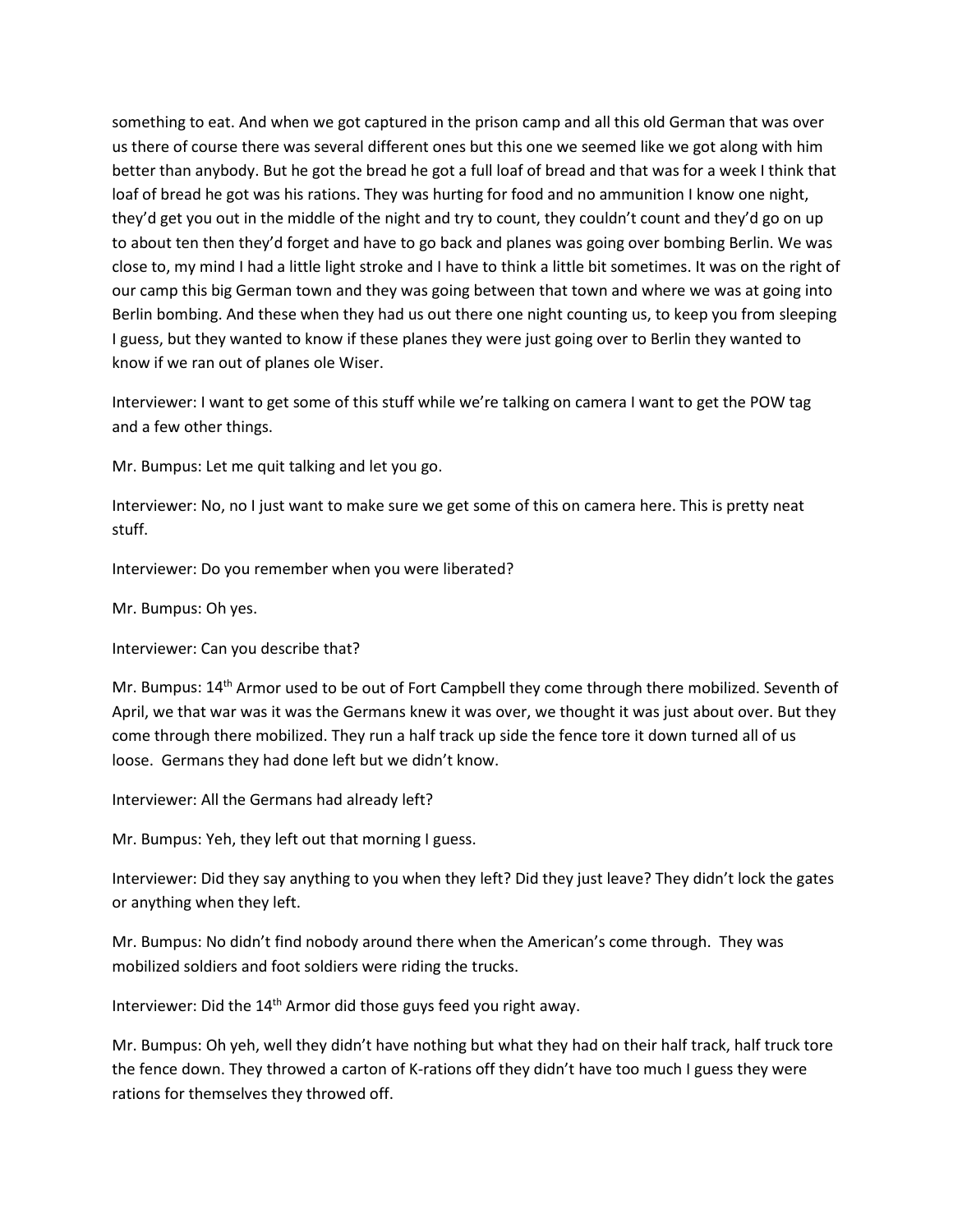Interviewer: So they didn't stay around very long.

Mr. Bumpus: No, they didn't even slow down, just kept going. Everything was mobilized.

Interviewer: So what did you do after that?

Mr. Bumpus: We just went anywhere we wanted to for about two days.

Interviewer: Where did you go?

Mr. Bumpus: We went into a little town out of Hamelburg, I don't know what the name of the town was. We went in one night and we was there about two days after that. Whoever does that kind of work they moved in. We got they brought them old amphibious ducks and all we had two or three little ole rivers to cross going out and they put us on them ducks and carried us back, I don't remember the town, but they had set up in this town and there was a hotel there, no beds, just stripped. But they carried us back and run us through delouse pulled all of our cloths off burned them up throwed them on a fire, burned them up, give us new clothes run us through a shower, deloused us, and we put them clothes on and went back and the next morning they brought planes in and we got on a plane and they carried us by plane back to Lehar, France. They had a prisoner of war set up, tent city set up there. And they flew us back to this Lehar, France and we got off the plane and they marched us up on the hill to this place we was gonna stay at. We recuperated and got our clothes and everything. And put a little meat on our bones.

Interviewer: I bet it felt good to be back having a regular meal and a new set of cloths.

Mr. Bumpus: Well see we was about somebody asked me about how much you weighted when you come out of there. And I couldn't tell him I said the only thing, the closest I could get to you is how much does a sack of bones weigh? About 5 foot 9 inches tall. That's about as close as I could get to it. The officers and all back there they would ask me questions. Of course they weighted us and all that stuff. But we lost a lot of weight. You know put you on three or four little Irish potatoes a day and a little loaf of bread and a cup of parched barley you didn't gain a whole lot of weight.

Interviewer: I'm sure. Do you remember getting back home?

Mr. Bumpus: Oh yeh I never did get where I didn't remember nothing. There wasn't nothing good about it to remember but we stayed in this Lucky Stripe Camp, I was in this Lucky Stripe and they had a camel and Phillip bars and just different sections. We got on a boat to Lehar and went back to a port in England, I don't know which one it was now, wasn't South Hampton, but Liverpool I believe went back to Liverpool and picked up the convoy on a ship it was the SS Argentina they picked us up I mean we picked up part of the crew there part of the ones that got on board the ship. Then we come back from there to the states. It was 13 days going over and we come back in 6.

Interviewer: A lot faster coming back?

Mr. Bumpus: It was a whole lot faster coming back then it was going.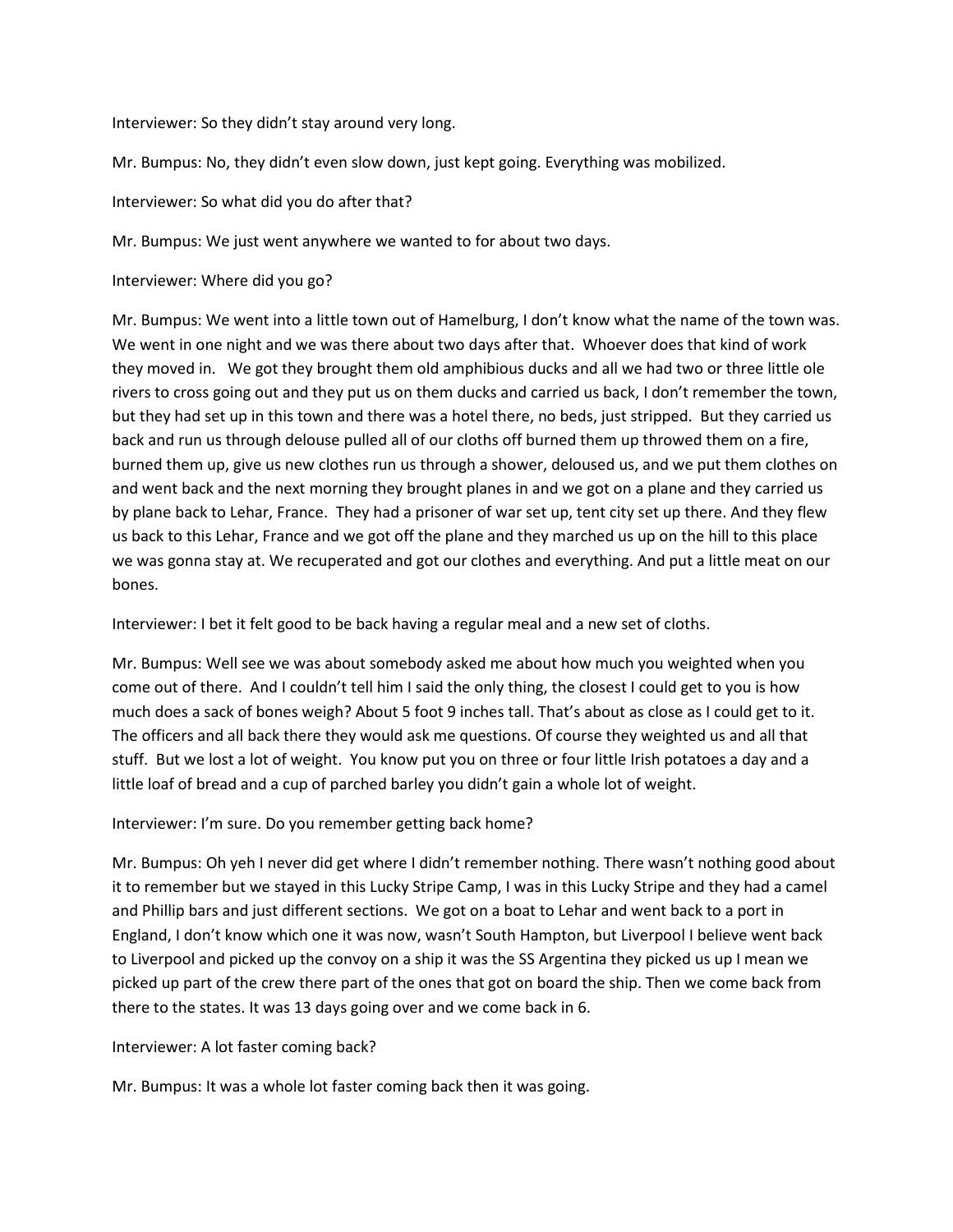Interviewer: What were the conditions like for you on ship on the way back?

Mr. Bumpus: Oh it was fine.

Interviewer: They treated you good.

Mr. Bumpus: We had a bed and

Interviewer: I imagine it kind of helped that you didn't have to zigzag avoiding submarines that time.

Mr. Bumpus: when we went over there wasn't many hours that you didn't have a submarine attack. The def chargers I guess go off and then siren would come on and be circling them old T-boats would be going around. Thirteen days in that convoy going over until we got to Liverpool, I left camp Shanks.

Interviewer: Did you have any brother in the service?

Mr. Bumpus: No, I had one go in after WWII. He didn't go overseas he was just in the Army.

Interviewer: Did you remember the soldiers you were in the prison camp with did you ever have an occasion to write each other or talk about any of that to those men again. Did you ever see any of your fellow inmates at the camp?

Mr. Bumpus: Well my first sergeant I mean my platoon sergeant he was up at Lexington, Kentucky, sergeant Leat. His daddy and one or two brother run Leat Furniture stores up there and I went up there and visited him. But I think he's dead now and my lieutenant William H Crane he was a missionary, his family was missionaries and sergeant Leat said he went back to Africa and dies after he got to Africa. They was missionaries people was missionaries in Africa and he said he died after he got back to Africa. I used to get a card from him, my lieutenant. I had one more good buddy and I never have got in touch with him up in Indian Creek, Kentucky Star Route was his address but I never have been able to get in touch with him. But he was a company runner platoon runner he had the radio, field radio and everything. And me and him got close cause the medic and the runner, first sergeant, platoon sergeant was always pretty close together. But I never have that was Clayton aw you got so much of that stuff it gets mixed up, I know all of it.

Interviewer: Did you ever get a chance to see Paris again?

Mr. Bumpus: Paris, never did get back every time I went through there but I got 72 hours and TD I never did see him again I guess he stayed.

Interviewer: Did you ever go back to Europe after the war?

Mr. Bumpus: Never did get to go back. I'd like to have went back. I went in on a, I landed at Omaha Beachhead had already been made but we went in on a little ole from England and we didn't have a whole lot fire when we went in that morning the captain of the ship he said that staved the deck we could see they staved the deck from where they went over the morning and we went over that evening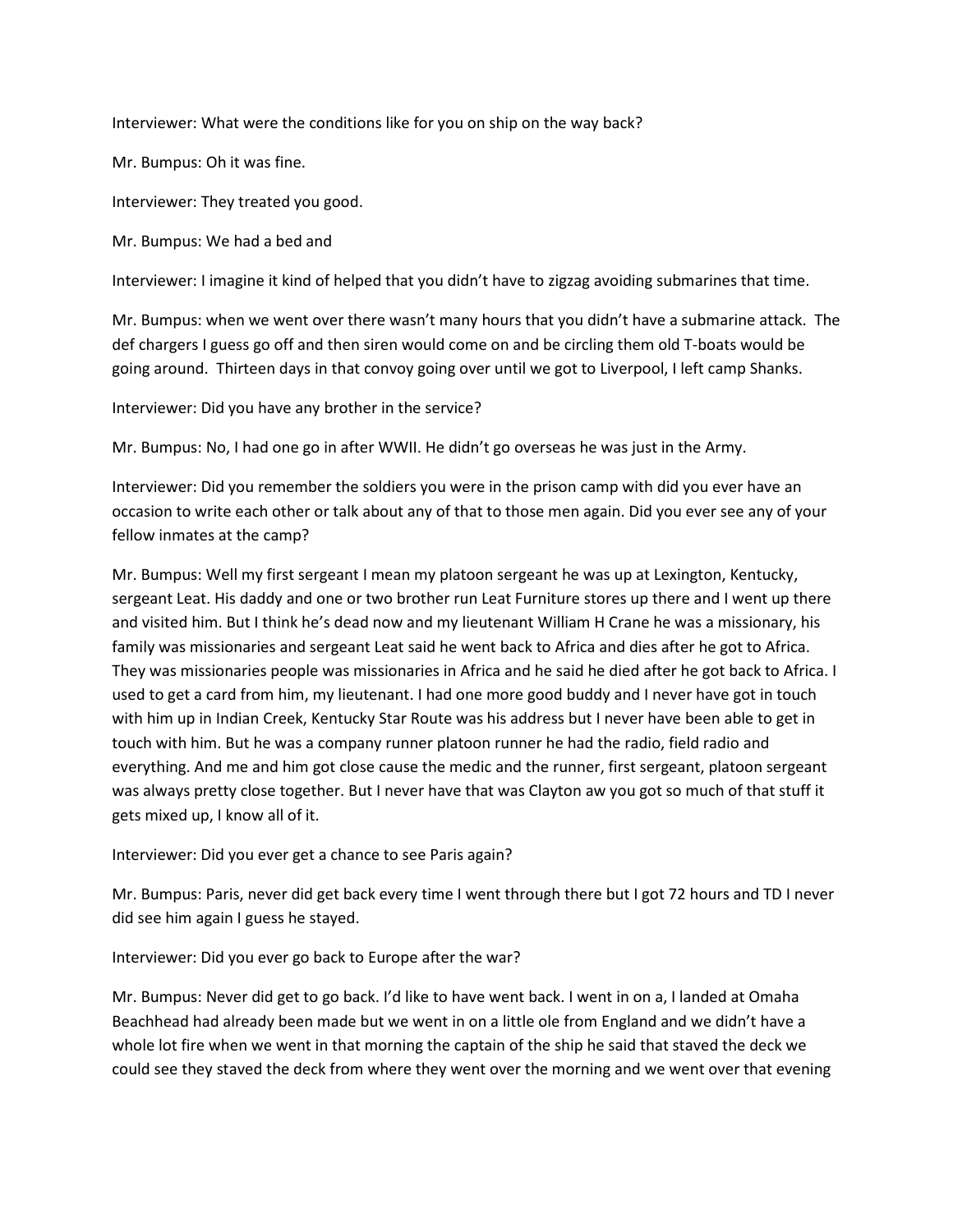and we didn't get no fire but the bank at Omaha the bluff was just about like that. We went out boats there was ships and boats all over that channel.

Interviewer: I was going to ask you what did that look like did you look back towards the channel and you saw that whole panorama how did that feel looking at that. Did you think here we come we're going to win this thing?

Mr. Bumpus: I don't know how I did feel. I know see the waves in the channel what do they call that LST boats landing crafts that the fronts fall down, it come in they was coming from the back end and they would circle around that ship and it looked like he'd go down to the bottom of the channel and then come back up and they told us said now we can't pick you up if you fall overboard, course we had a life jacket on, and we throwed our duffle bags all our equipment in that boat then we went out on this metal latter all the way around the ship and we'd jump off on the boat and I watched that thing go all the way down and by that time it'd be six foot down. I don't know if you miss it you just out in the water so I got that thing and watched it about two or three times and got what I was going to do and that water it come up to the rope and just slide roll over in it I hit about middle ways of that boat. After he got loaded and everything he cut into the back and the land and all and the beach you couldn't get all the way to the land when they threw that door out he didn't wait for anybody you had to go and you grabbed your gear and went, well somebody's gear when you went out you cleaned it out and I happened to see the land I was watching pretty close and whenever the water come back out man I went out the front of that thing and I waded water up to my waist when it came back in but I went on up to the bank. Then the bluff was just straight at your head but they chopped in that bluff, the Germans had made a walkway all the way at the top of that thing that's the way we went up and got on top of that bluff.

Interviewer: Did you think about what that must have been like a few days before when those guys they had to go up there with those machine guns going?

Mr. Bumpus: Oh out there with them shooting at you every minute. No. I don't know everything that beach was still full of everything out there whenever we went in. Bodies and all. But I was taking care of number one and I never got as sick I never got as seasick and I had been on water all my life and I never got as seasick in my life as I did on that little ole landing craft going in. But just as soon as I hit that beach I was alright, it left.

Interviewer: Can I ask you one more thing?

Mr. Bumpus: Anything, that's what I'm here for. I've missed a lot of it I know but I've tried to give you everything I've been through.

Interviewer: I just wanted to know when you were first captured the Germans you were speaking to, you mentioned the one that spoke English did they ever interrogate you did they ever ask you

Mr. Bumpus: I don't know where this guy went to I never seen him no more, they kept me in that one little building that night and the next morning they carried me down to the church and all of my crew all